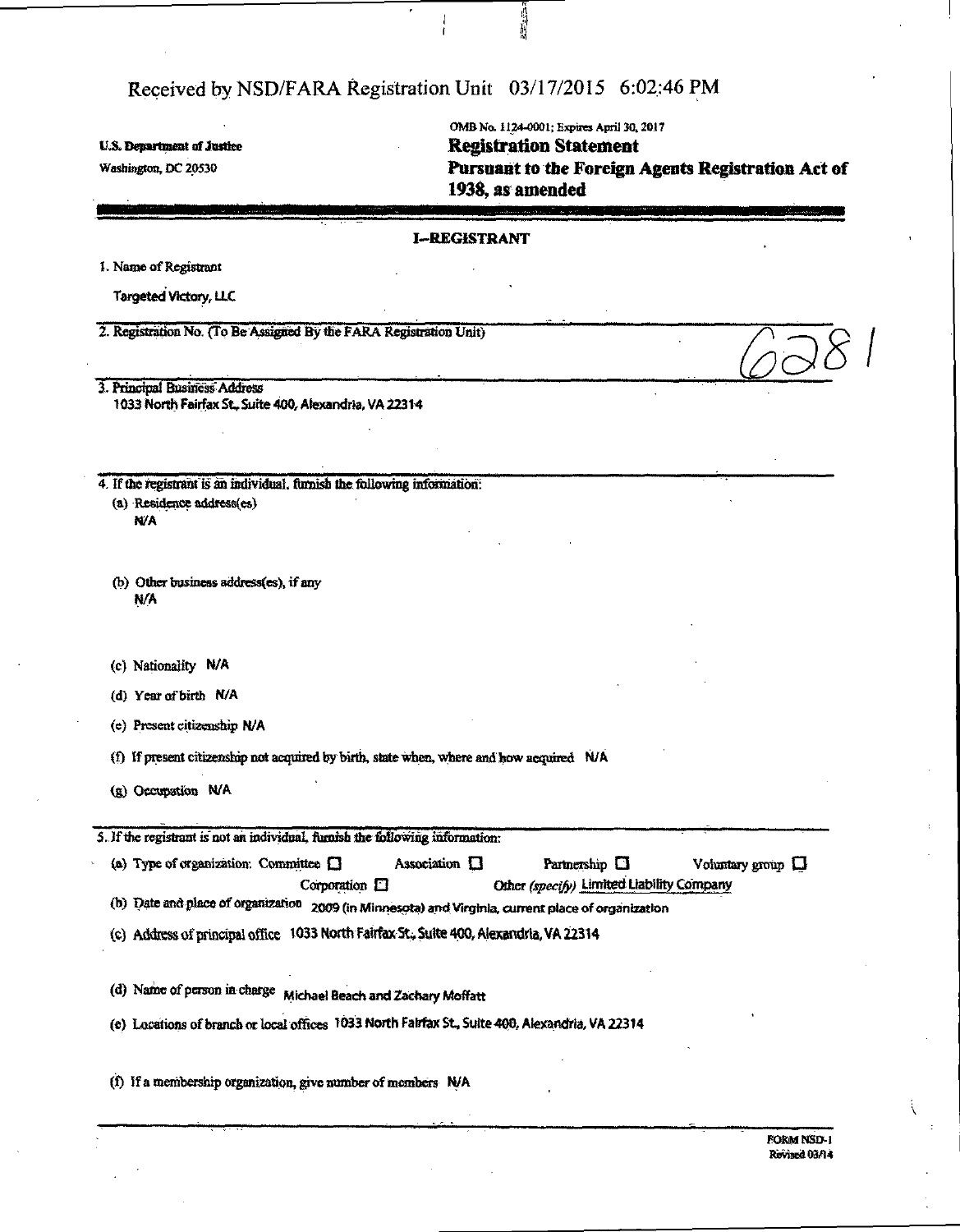(PAGE 2)

|                       | (g) List all partners, officers, directors or persons performing the functions of an officer or director of the registrant. |                               |                                                  |
|-----------------------|-----------------------------------------------------------------------------------------------------------------------------|-------------------------------|--------------------------------------------------|
| Name<br>Michael Beach | Residence Address(es)<br>5252 11TH ST SOUTH.<br>ARLINGTON, VA 22204                                                         | Position<br><b>CO-FOUNDER</b> | Nationality<br>US.                               |
| Zachary Moffatt       | 727 EAST CUSTIS AVENUE.<br>ALEXANDRIA, VA 22301                                                                             | <b>CO-FOUNDER</b>             | British, U.S. Permanent<br><b>Resident Alien</b> |

(h) Which of the above named persons renders services directly in furtherance of the interests of any of the foreign principals?<br>N/A

(i) Describe the nature of the registrant's regular business or activity. Targeted Victory provides digital consulting services.

(j) Give a complete statement of the ownership and control of the registrant.<br>Targeted Victory is a limited liability company that is principally owned by two individuals, who exercise complete control of

6. List all employees who render services to the registrant directly in furtherance of the interests of any of the foreign principals in other than a clerical, secretarial, or in a related or similar capacity.

| Name<br>Rebecca Heisler | Residence Address(es)<br>625 E Monroe Ave, Alexandria, VA 22301 | Nature of Services<br>Digital Consulting |
|-------------------------|-----------------------------------------------------------------|------------------------------------------|
| Lindsey Appleby         | 723 E Capitol St. SE, Washington, DC<br>20003                   | Digital Consulting                       |
| <b>Spencer Packer</b>   | 1550 7th St., Washington DC 20001                               | Digital Consulting                       |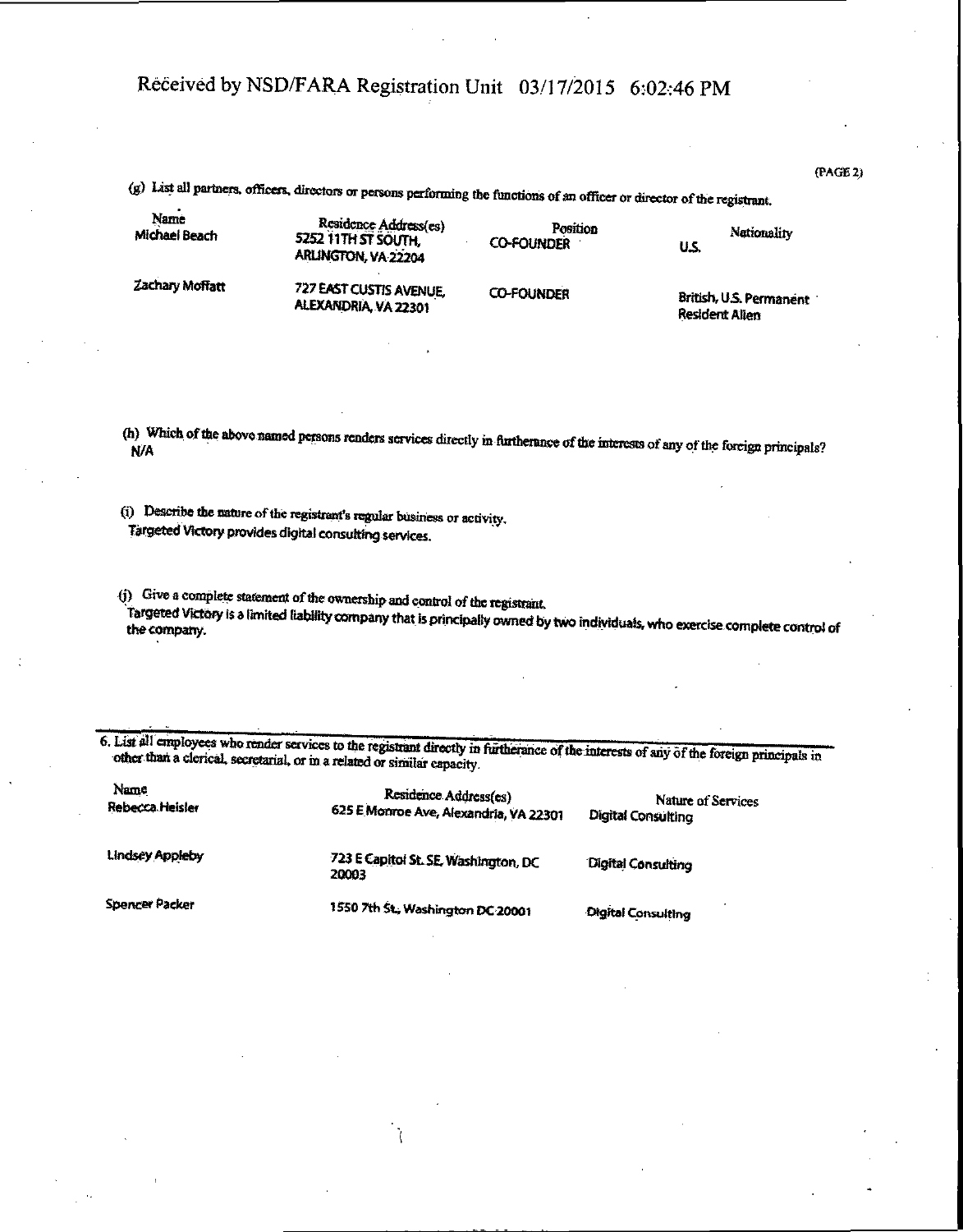$(PAGE 3)$ 

## **II-FOREIGN PRINCIPAL**

7. List every foreign principal<sup>1</sup> for whom the registrant is acting or has agreed to act.

**Foreign Principal** The Royal Embassy of the Kingdom of Saudi Arabia

Principal Address(es) Royal Embassy of Saudi Arabia 601 New Hampshire Avenue, NW Washington, DC 20037

### **III-ACTIVITIES**

8. In addition to the activities described in any Exhibit B to this statement, will you engage or are you engaging now in activity on your own behalf which benefits any or all of your foreign principals? Yes  $\Box$  $No \times$ 

If yes, describe fully. **N/A** 

## **IV-FINANCIAL INFORMATION**

#### 9. (a) RECEIPTS-MONIES

During the period beginning 60 days prior to the date of your obligation to register<sup>2</sup> to the time of filing this statement, did you receive from any foreign principal named in Item 7 any contribution, income, or money either as compensation or for disbursement or otherwise? No<sub>E</sub>  $Yes \Box$ 

If yes, set forth below in the required detail and separately for each such foreign principal an account of such monies.<sup>3</sup>

| Foreign Principal | Date Received | <b>Purpose</b> |    | Amount. |
|-------------------|---------------|----------------|----|---------|
| N/A               | N/A           | N/A            | NA |         |

N/A

Total

I The term "foreign principal," as defined in Section 1(b) of the Act, includes a foreign government, foreign political party, foreign organization, foreign individual and, for the purpose of registration, an organization or an individual any of whose activities are directly or indirectly supervised, directed, controlled, financed, or subsidized in whole or in major part by a foreign government, foreign political party, foreign organization or foreign individual.

<sup>2</sup> An agent must register within ten days of becoming an agent, and before acting as such.<br>3 A registrant is required to file an Eulidot D if be collects or reseives contributions, hean

a, moneys, or other things of value for a foreign principal, as part of a fundraising campaign. There is no printed form for this exhibit. (See Rule 201(e), 28 C.F.R. § 5.201(e)).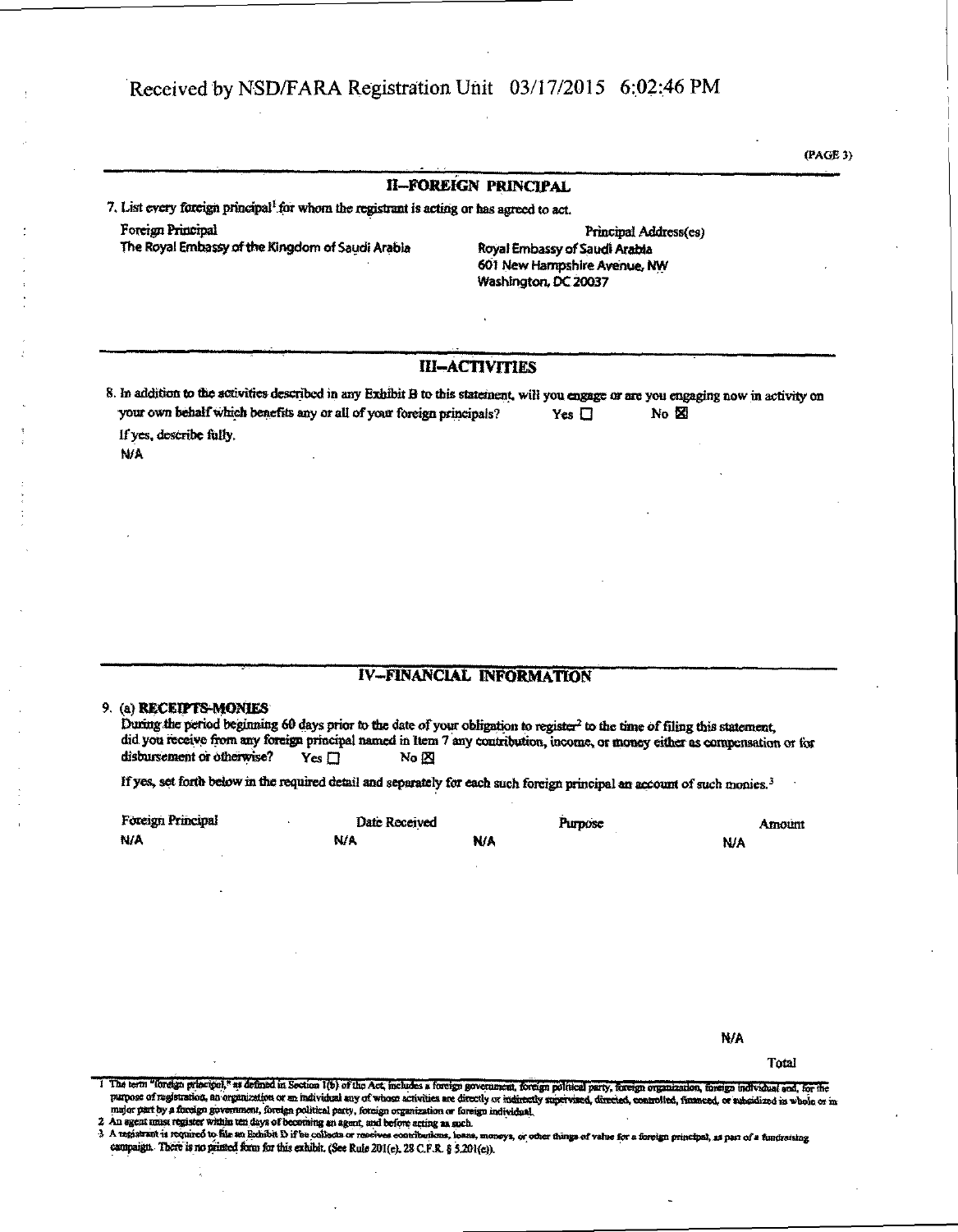| disbursement, or otherwise? |                                                                        |                                                                                                         |            |                                            |                                                                                                                                                                                                                                                                                                                                                                                                                          |
|-----------------------------|------------------------------------------------------------------------|---------------------------------------------------------------------------------------------------------|------------|--------------------------------------------|--------------------------------------------------------------------------------------------------------------------------------------------------------------------------------------------------------------------------------------------------------------------------------------------------------------------------------------------------------------------------------------------------------------------------|
|                             | If yes, furnish the following information:                             |                                                                                                         |            |                                            |                                                                                                                                                                                                                                                                                                                                                                                                                          |
| Foreign Principal<br>N/A    |                                                                        | Date Received<br><b>N/A</b>                                                                             | N/A        | Thing of Value                             | Purpose<br><b>N/A</b>                                                                                                                                                                                                                                                                                                                                                                                                    |
|                             | 10. (a) DISBURSEMENT-MONIES                                            |                                                                                                         |            |                                            |                                                                                                                                                                                                                                                                                                                                                                                                                          |
|                             |                                                                        |                                                                                                         |            |                                            | During the period beginning 60 days prior to the date of your obligation to register <sup>6</sup> to the time of filing this statement, did you<br>spend or disburse any money in furtherance of or in connection with your activities on behalf of any foreign principal named in                                                                                                                                       |
| Item 7?                     | $Yes \Box$                                                             | No <b>E</b>                                                                                             |            |                                            |                                                                                                                                                                                                                                                                                                                                                                                                                          |
|                             | if any, to each foreign principal.                                     |                                                                                                         |            |                                            | If yes, set forth below in the required detail and separately for each such foreign principal named including monies transmitted,                                                                                                                                                                                                                                                                                        |
|                             |                                                                        |                                                                                                         |            |                                            |                                                                                                                                                                                                                                                                                                                                                                                                                          |
|                             |                                                                        | To Whom                                                                                                 |            | Purpose                                    | Amount                                                                                                                                                                                                                                                                                                                                                                                                                   |
|                             | N/A<br>(b) DISBURSEMENTS-THINGS OF VALUE<br>principal named in Item 7? | $Y_{CS}$ $\Box$<br>No ⊠                                                                                 | <b>N/A</b> |                                            | N/A<br>During the period beginning 60 days prior to the date of your obligation to register <sup>7</sup> to the time of filing this statement, did you<br>dispose of any thing of value <sup>8</sup> other than money in furtherance of or in connection with your activities on behalf of any foreign                                                                                                                   |
|                             | If yes, furnish the following information:                             |                                                                                                         |            |                                            |                                                                                                                                                                                                                                                                                                                                                                                                                          |
| Date<br><b>N/A</b><br>Date: | Recipient                                                              | Foreign Principal                                                                                       |            | Thing of Value                             | Purpose                                                                                                                                                                                                                                                                                                                                                                                                                  |
|                             | N/A                                                                    | N/A                                                                                                     |            | N/A                                        | N/A                                                                                                                                                                                                                                                                                                                                                                                                                      |
|                             |                                                                        | (c) DISBURSEMENTS-POLITICAL CONTRIBUTIONS<br>caucus held to select candidates for any political office? | $Yes \Box$ | No $\boxtimes$                             | During the period beginning 60 days prior to the date of your obligation to register <sup>9</sup> to the time of filing this statement, did you.<br>the registrant, or any short form registrant, make any contribution of money or other thing of value from your own funds and on<br>your own behalf in connection with an election to any political office or in connection with any primary election, convention, or |
| <b>N/A</b>                  | If yes, furnish the following information:                             |                                                                                                         |            |                                            |                                                                                                                                                                                                                                                                                                                                                                                                                          |
| Date<br>N/A                 | Amount or Thing of Value<br>NÄ                                         | <b>N/A</b>                                                                                              |            | Political Organization or Candidate<br>N/A | <b>Location of Event</b>                                                                                                                                                                                                                                                                                                                                                                                                 |

 $\ddot{\phantom{a}}$ 

 $\bar{z}$  $\ddot{\phantom{a}}$ 

 $\cdot$ 

4, 6, 7 and 9 See Protincte 2, on page 3.<br>9 and 9 Things of value include but are not limited to gifts, interest free loans, expense free travel, finvored stock purchases, exclusive rights, favored treatment over competito

 $\epsilon$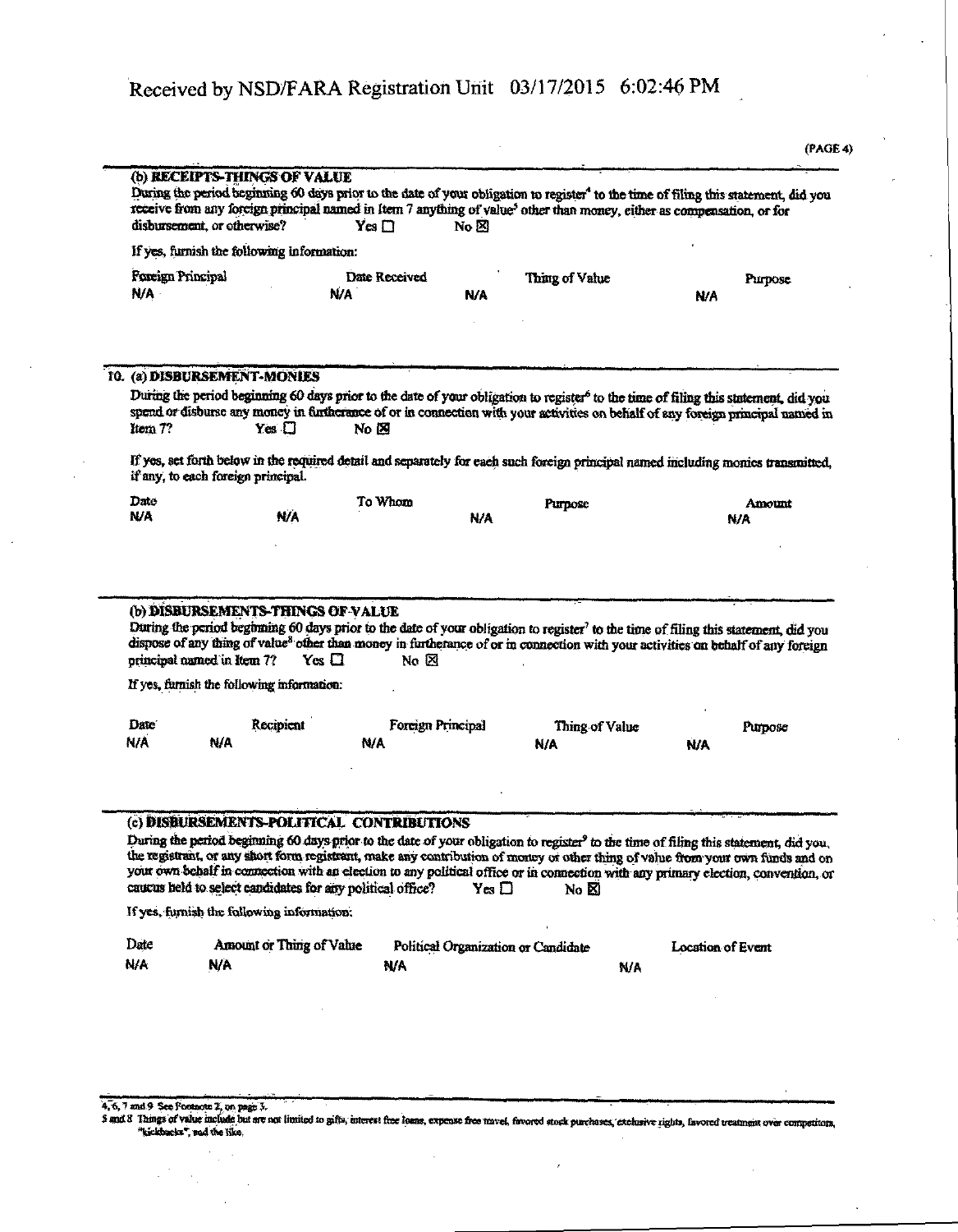V-INFORMATIONAL MATERIALS<sup>10</sup> 11. Will the activities of the registrant on behalf of any foreign principal include the preparation or dissemination of informational materials? Yes **X** No  $\Box$ IF YES, RESPOND TO THE REMAINING ITEMS IN THIS SECTION V. 12. Identify each such foreign principal. The Royal Embassy of the Kingdom of Saudi Arabia 13. Has a budget been established or specified sum of money allocated to finance your activities in preparing or disseminating informational materials? Yes  $\square$  $No &$ If yes, identify each such foreign principal, specify amount and for what period of time. N/A 14. Will any public relations firms or publicity agents participate in the preparation or dissemination of such informational materials? Yes  $\Box$ No K If yes, furnish the names and addresses of such persons or firms. N/A 15. Activities in preparing or disseminating informational materials will include the use of the following: Radio or TV broadcasts □ Magazine or newspaper □ Motion picture films  $\Box$  Letters or telegrams  $\Box$  Advertising campaigns  $\square$  Press releases □ Pamphlets or other publications □ Lectures or speeches  $[8]$  Other (specify) social media **Electronic Communications**  $\Box$  Email  $\Box$  Website URL(s): [2] Social media website URL(s): https://twitter.com/SaudiEmbassyUSA; all other social media pages have yet to be created  $\Box$  Other (specify) 16. Informational materials will be disseminated among the following groups: [X] Public officials  $\boxtimes$  Civic groups or associations **X** Legislators **El** Librarics **[8]** Government agencies 8 Educational groups **El Newspapers** X Nationality groups [2] Other (specify) All persons and entities using social media **Editors** 17. Indicate language to be used in the informational materials: **N** English  $\Box$  Other (specify) 10 The term informational materials includes any oral, visual, graphic, written, or pictorial information or manner of any kind, including that published by means of advertising. books, periodicals, newspapers, leoures, broadcasts, motion pictures, or any means or instrumentality of interstate or foreign equipartie or otherwise. Informational mater sseminated by an agent of a foreign principal as pari of an activity in itself exempt from registration, or an activity which by fiself would not require registration, need not be filed pursuant to Section 4(b) of the Act.

(PAGE 5)